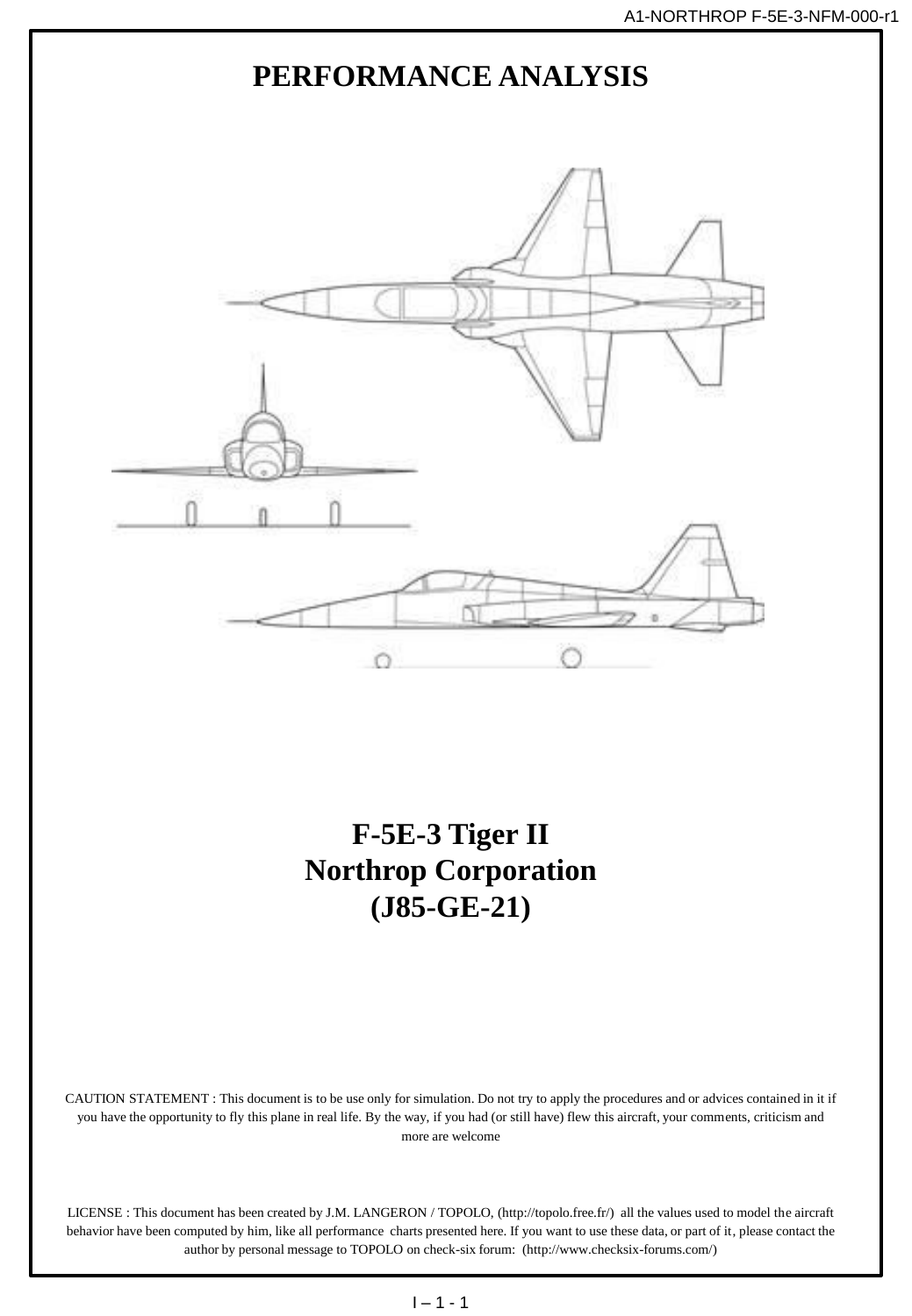## Level Flight Envelope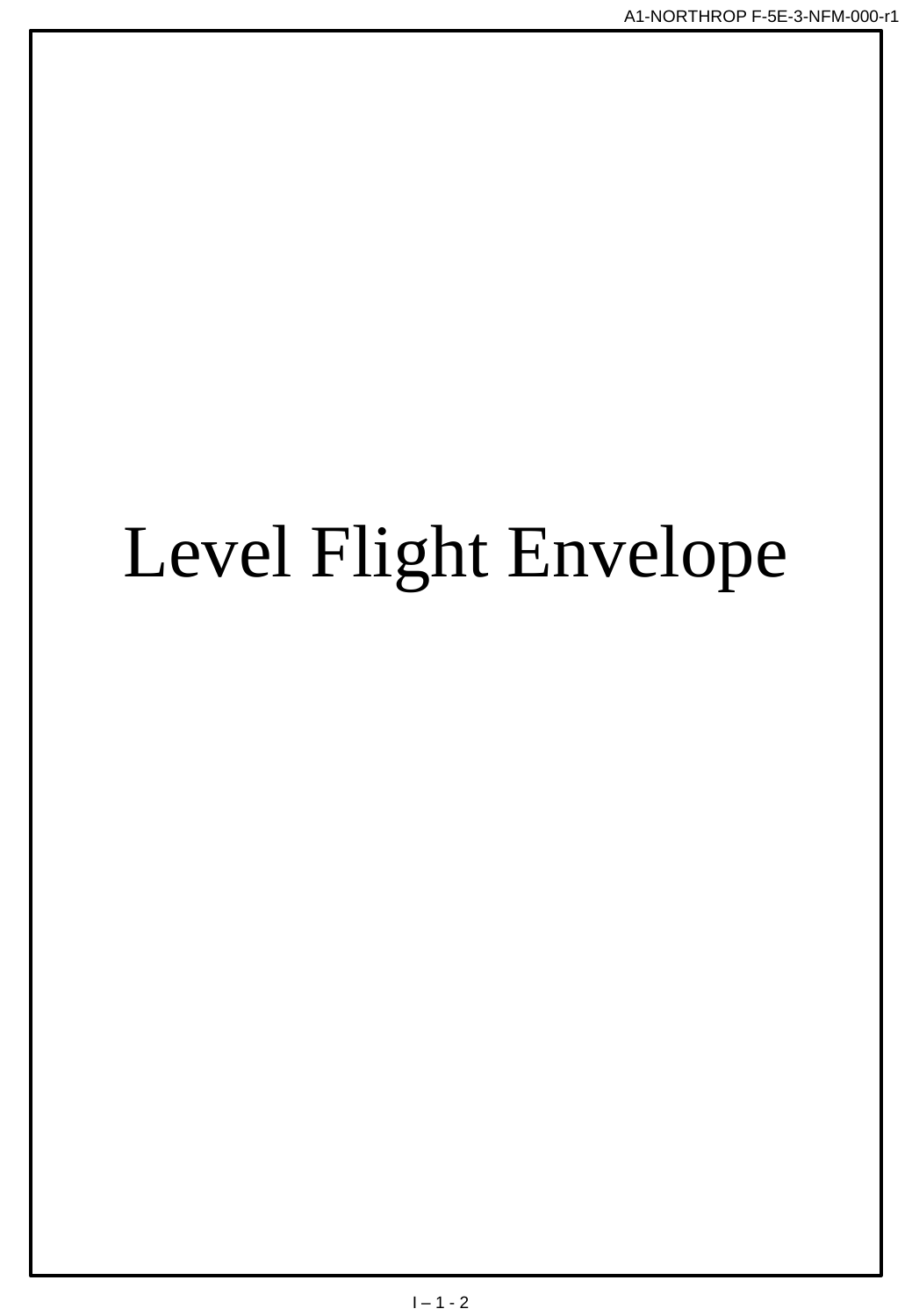## *Level Flight Envelope*

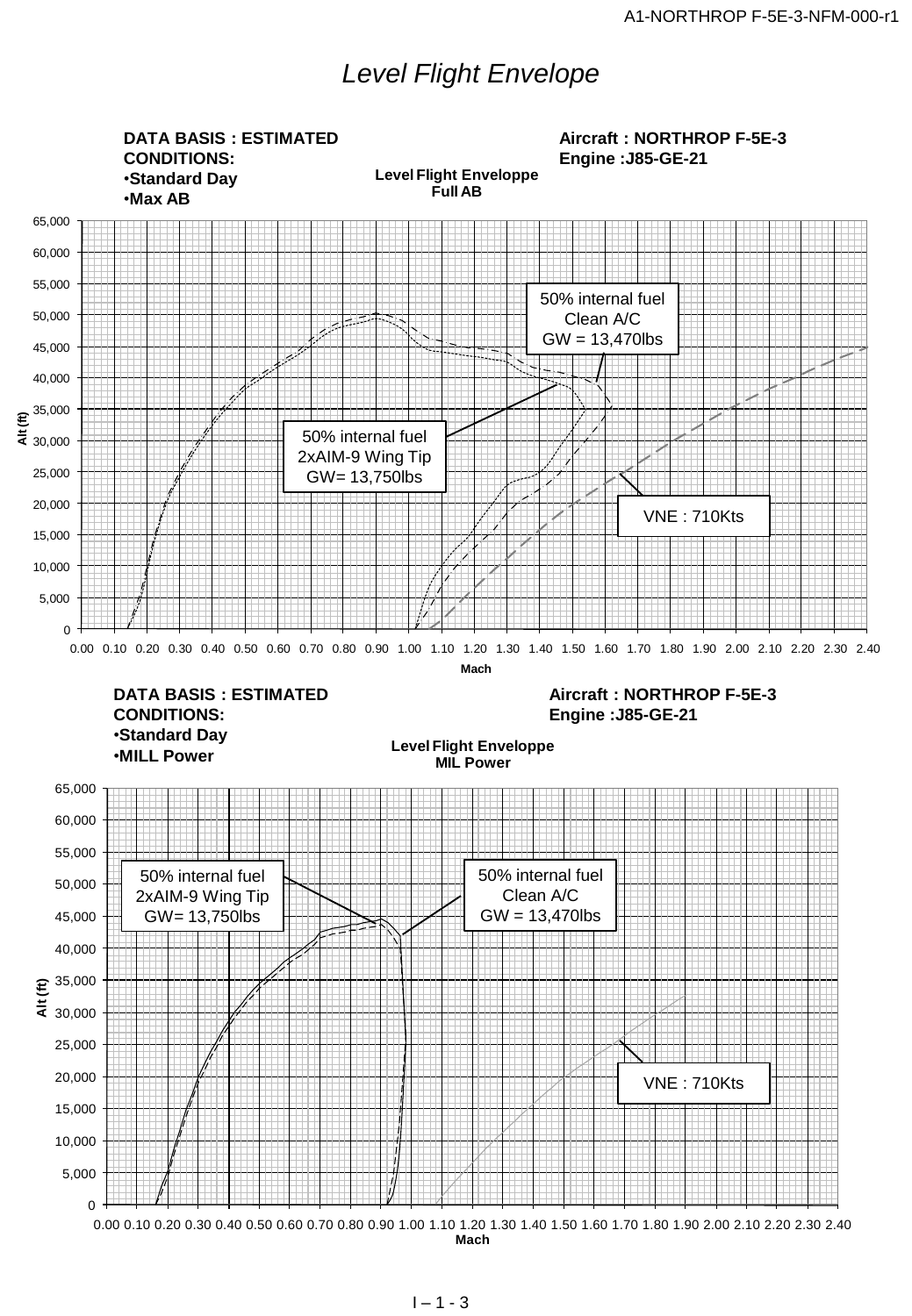## Turn Performance

## **Aircraft : NORTHROP F-5E-3 Engine :J85-GE-21**

**CONFIGURATIONS :** •**DRAG INDEX = 18 (2xAIM-9)** •**GW= 13,750 lbs**

*F-5E-3 is assumed to use its AutoFlaps device.*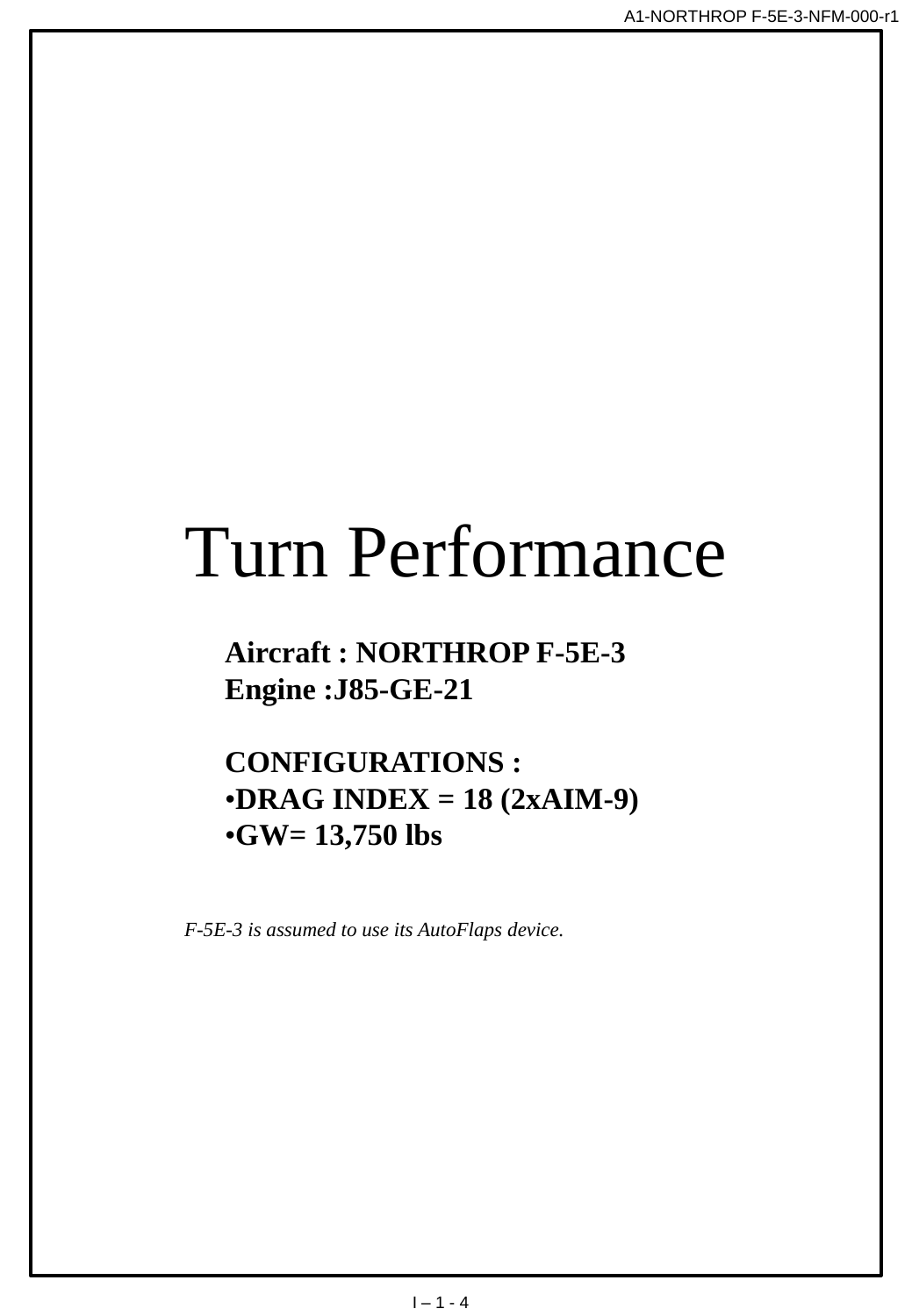## *Turn Rate – Summary*

**Maximum Available Turn Rate**

#### **DATA BASIS : ESTIMATED**

#### **Aircraft : NORTHROP F-5E-3 Engine :J85-GE-21**

**CONFIGURATIONS :** •**DRAG INDEX = 18 (2xAIM-9)** •**GW=13,750 lbs**



0.00 5.00 10.00 15.00 20.00 25.00 0.00 0.20 0.40 0.60 0.80 1.00 1.20 1.40 1.60 1.80 2.00 2.20 2.40<br>
0.00 0.00 0.20 0.40 0.60 0.80 1.00 1.20 1.40 1.60 1.80 2.00 2.20 2.40<br>
0.00 0.00 0.20 0.40 0.60 0.80 1.00 1.20 1.40 1.60 1.80 2.00 2.20 2.40 **Mach number** 0  $-10,000$  $\cdots$  20,000  $-$  30,000  $-\cdots - 40,000$ 

#### **Maximum Sustained Turn rate (deg/s)**

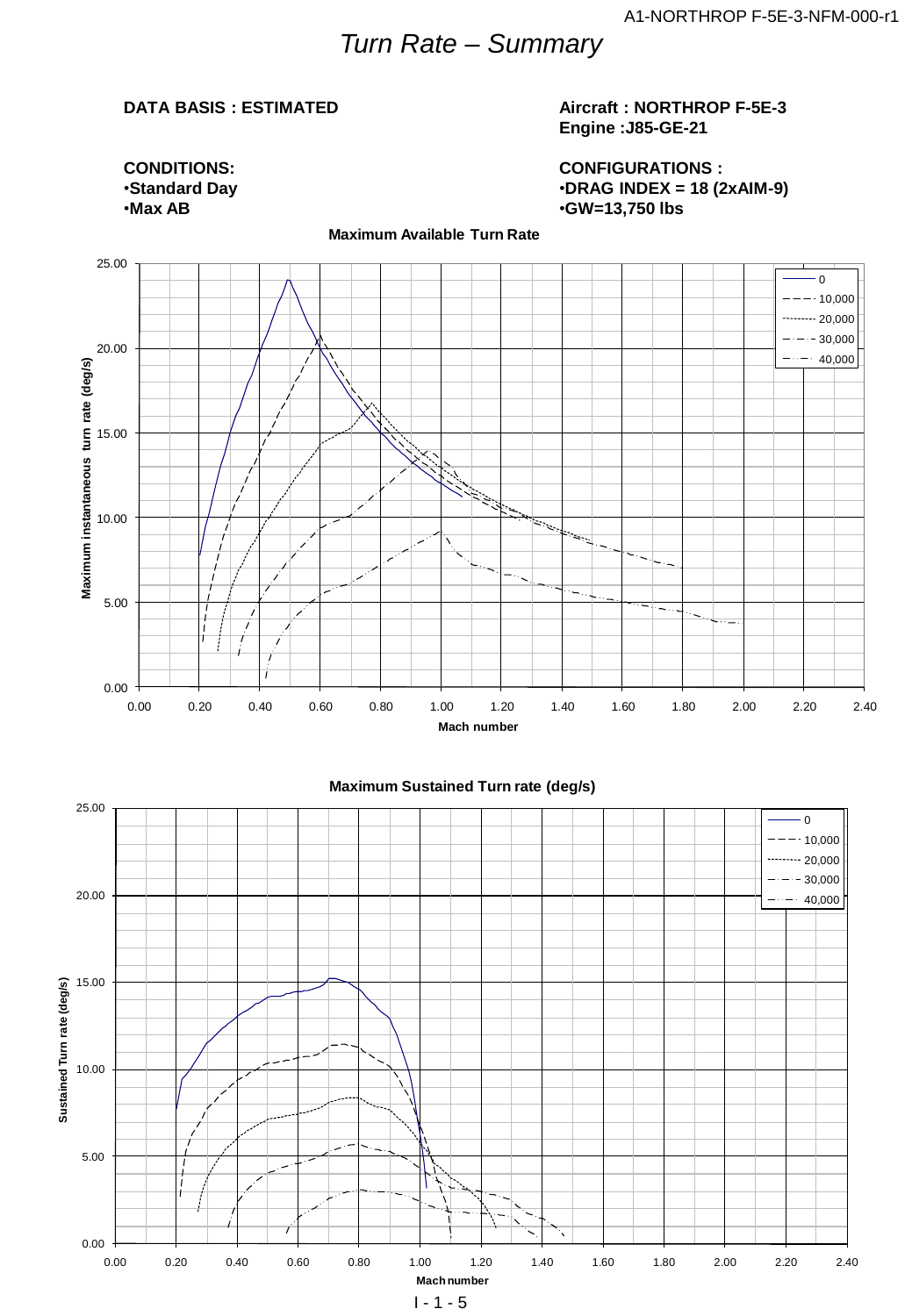## *Load Factor – Summary*

#### **DATA BASIS : ESTIMATED**

#### **Aircraft : NORTHROP F-5E-3 Engine :J85-GE-21**

**CONDITIONS:** •**Standard Day** •**Max AB**

**CONFIGURATIONS :** •**DRAG INDEX = 18 (2xAIM-9)** •**GW=13,750 lbs**



**Mach number**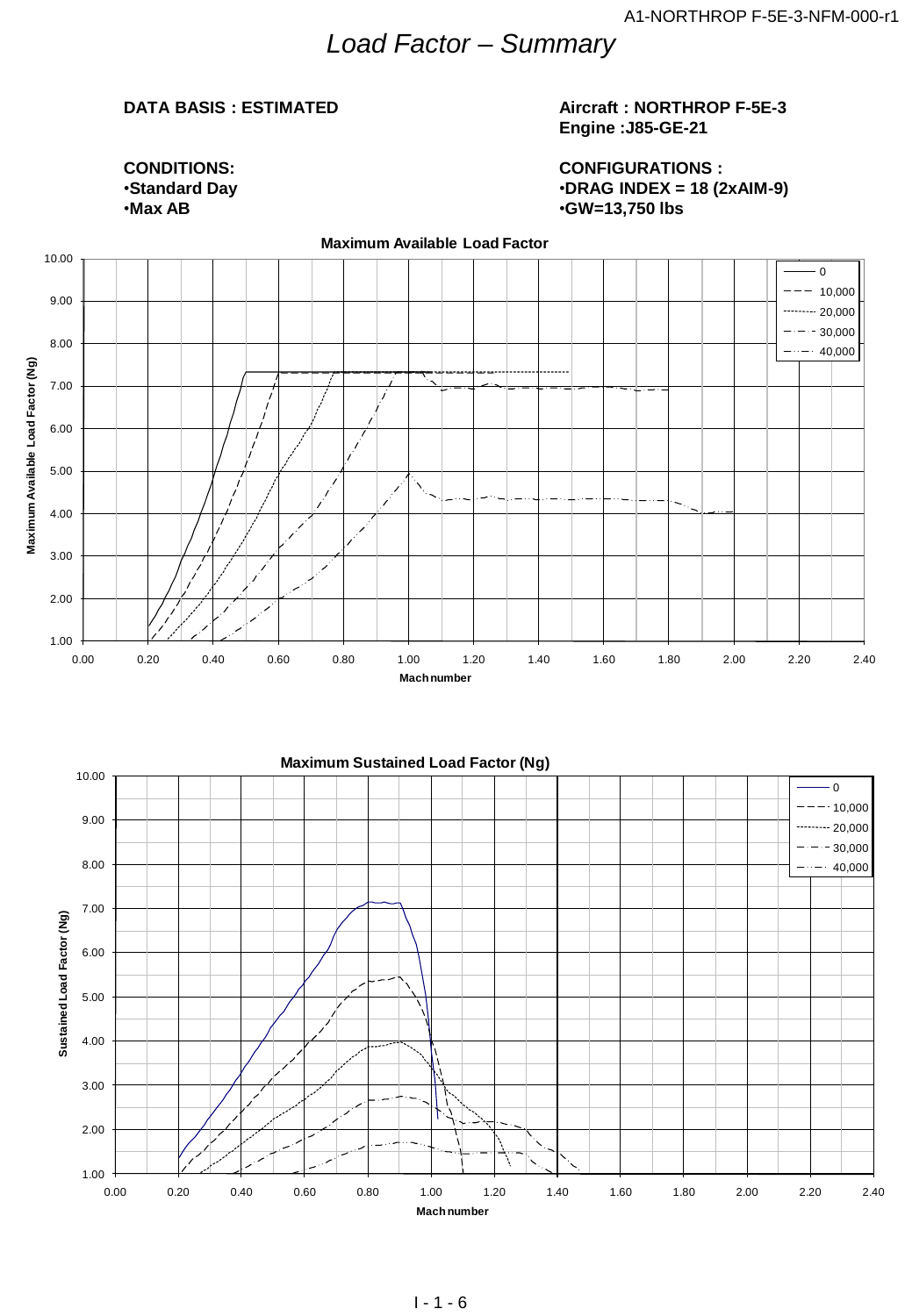## *Turn Performance – Sea Level*

### **DATA BASIS : ESTIMATED**

**Aircraft : NORTHROP F-5E-3 Engine :J85-GE-21**

**CONFIGURATIONS :** •**DRAG INDEX = 18 (2xAIM-9)** •**GW=13,750 lbs**

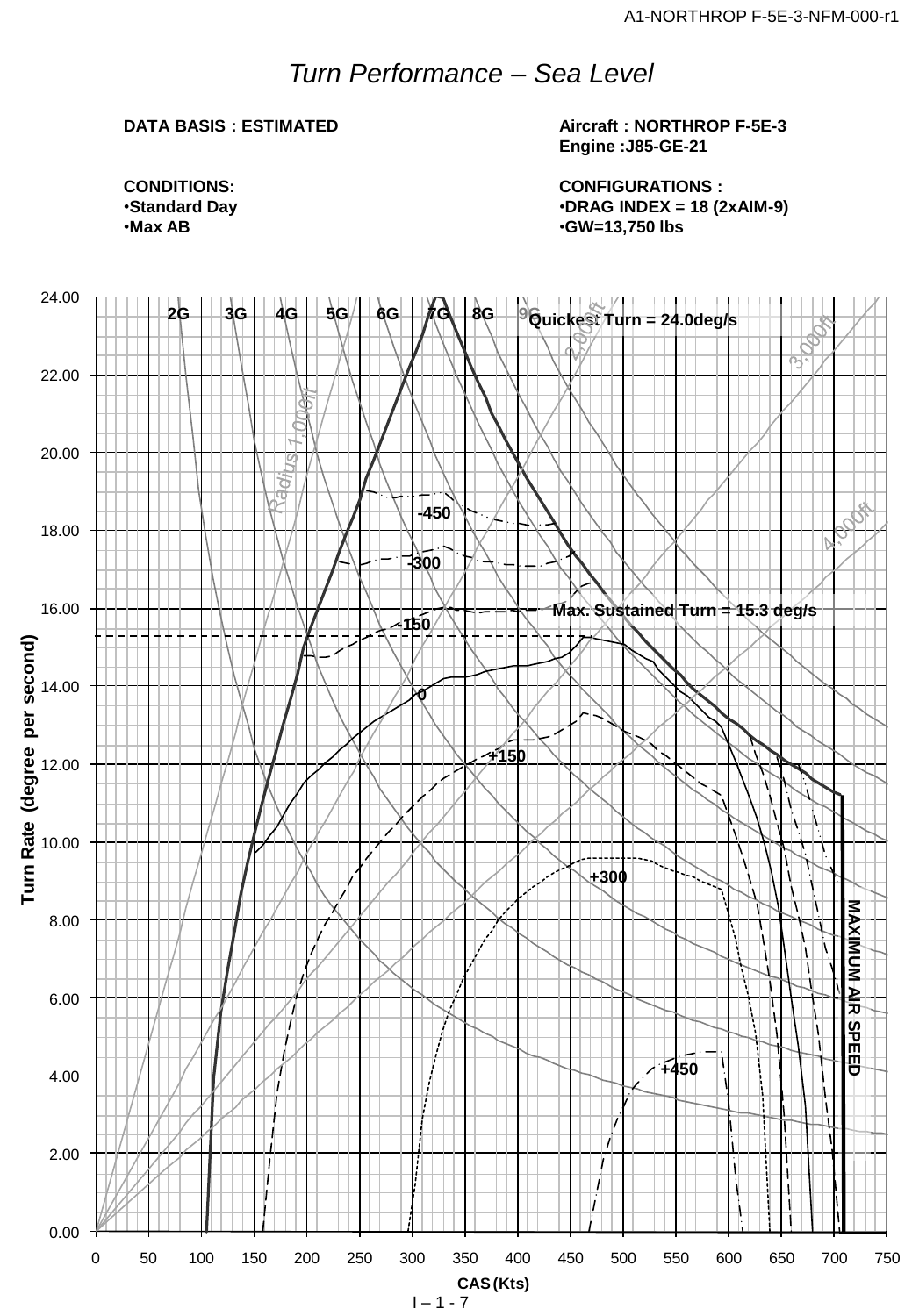## *Turn Performance – 5,000 ft*

#### **DATA BASIS : ESTIMATED**

**Aircraft : NORTHROP F-5E-3 Engine :J85-GE-21**

**CONFIGURATIONS :** •**DRAG INDEX = 18 (2xAIM-9)** •**GW=13,750 lbs**

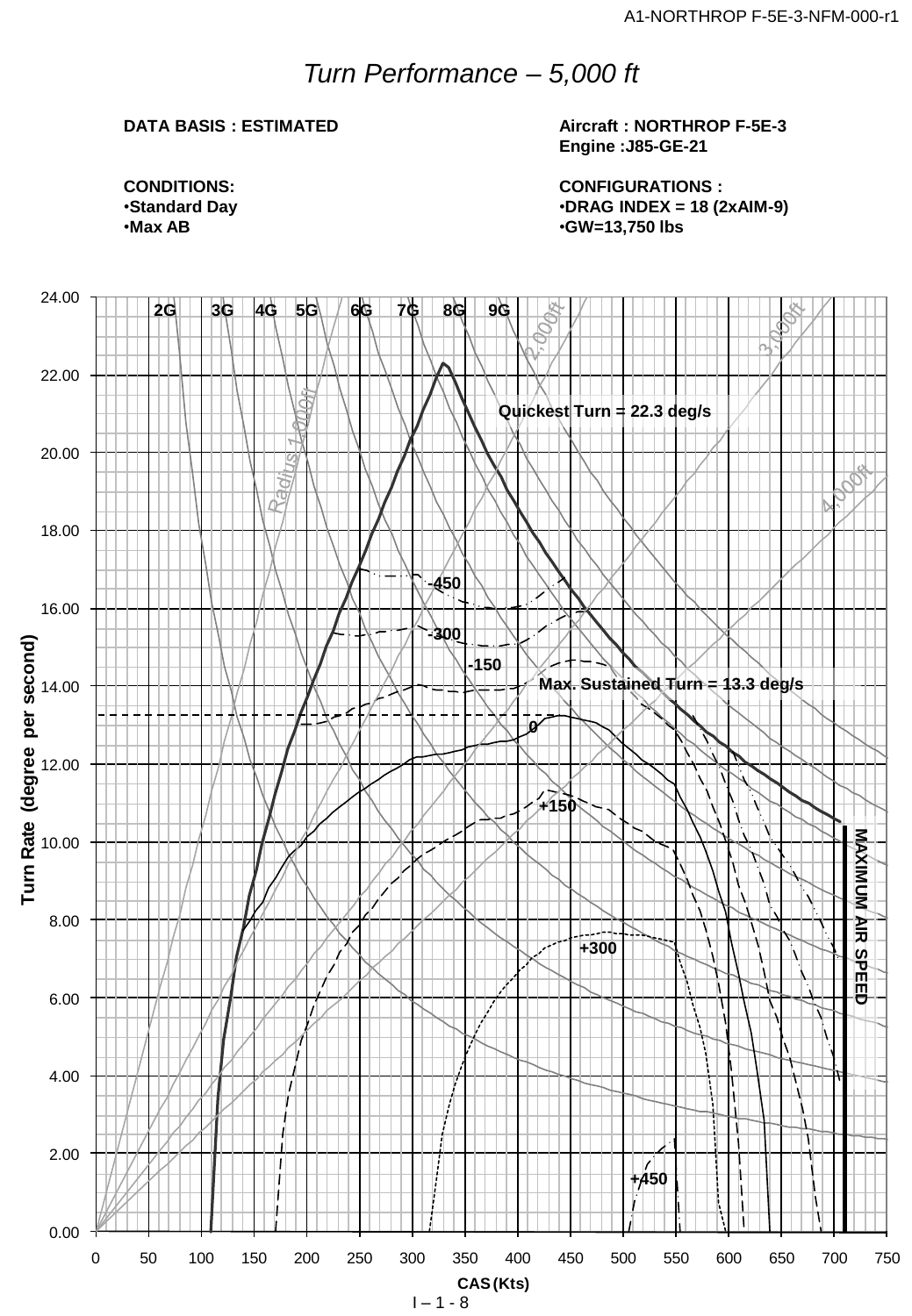## *Turn Performance – 10,000 ft*

### **DATA BASIS : ESTIMATED**

**Aircraft : NORTHROP F-5E-3 Engine :J85-GE-21**

**CONFIGURATIONS :** •**DRAG INDEX = 18 (2xAIM-9)** •**GW=13,750 lbs**

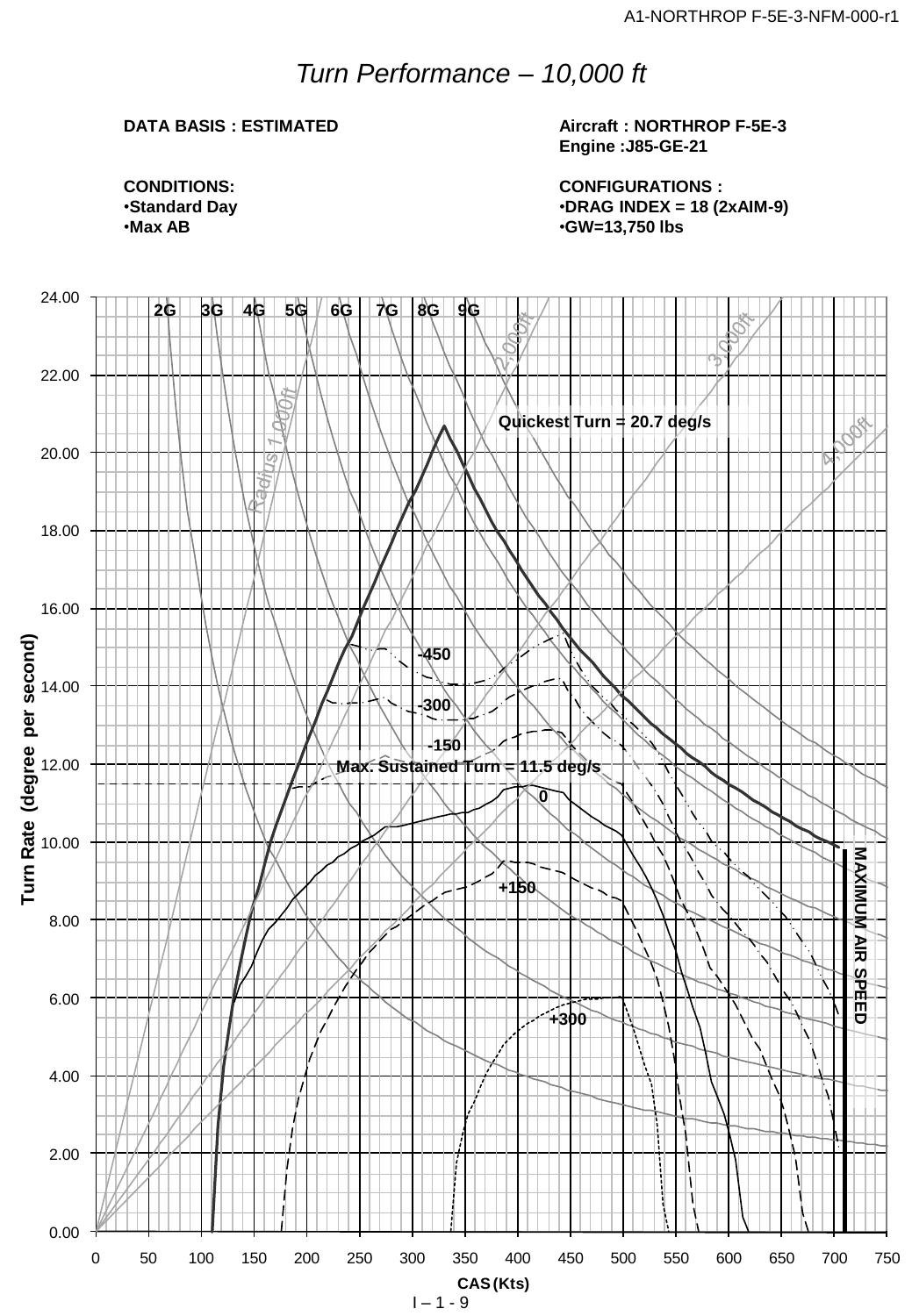## *Turn Performance – 15,000 ft*

#### **DATA BASIS : ESTIMATED**

**Aircraft : NORTHROP F-5E-3 Engine :J85-GE-21**

**CONFIGURATIONS :** •**DRAG INDEX = 18 (2xAIM-9)** •**GW=13,750 lbs**

**CONDITIONS:** •**Standard Day** •**Max AB**



 $I - 1 - 10$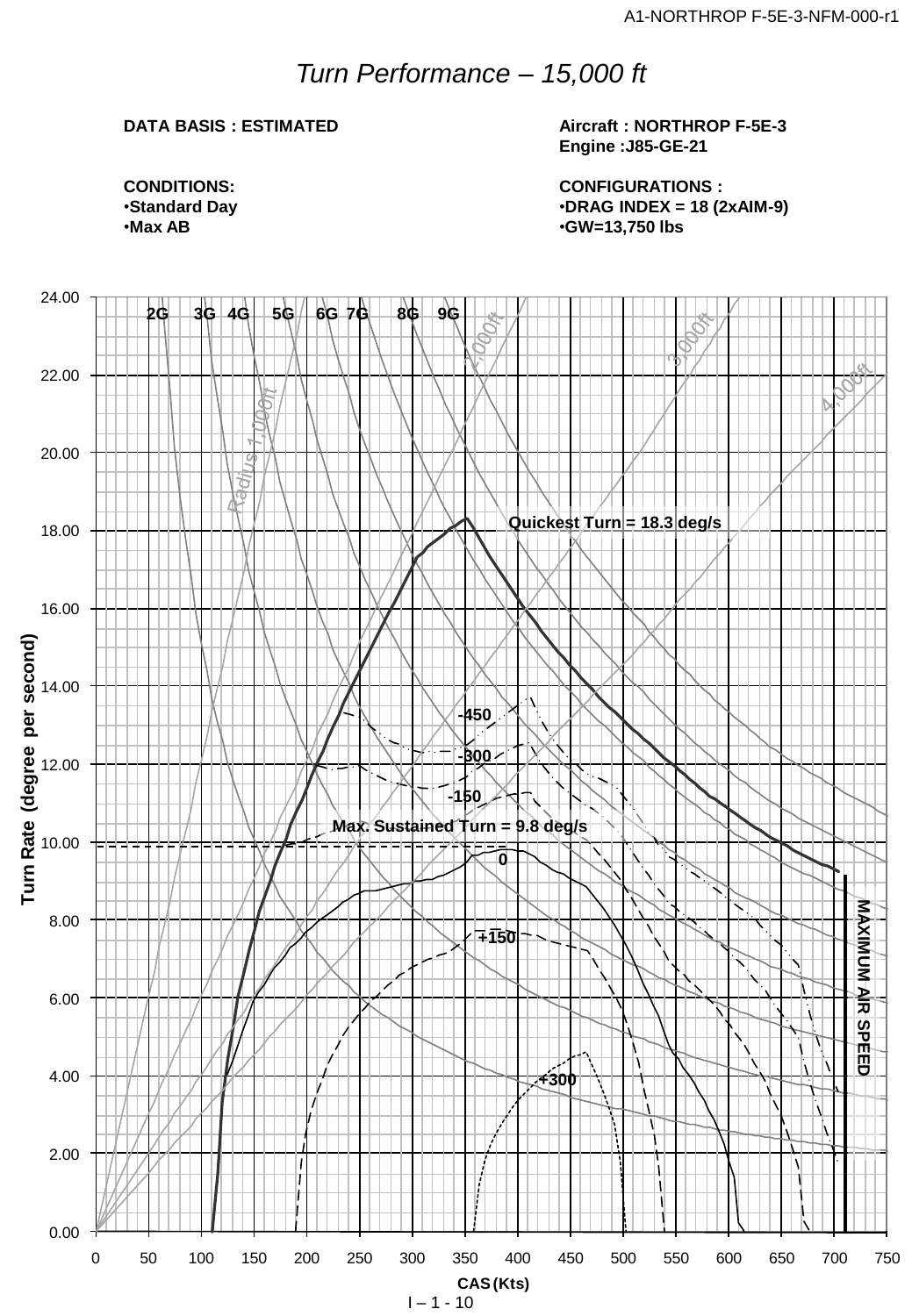## *Turn Performance – 20,000 ft*

### **DATA BASIS : ESTIMATED**

**Aircraft : NORTHROP F-5E-3 Engine :J85-GE-21**

**CONFIGURATIONS :** •**DRAG INDEX = 18 (2xAIM-9)** •**GW=13,750 lbs**

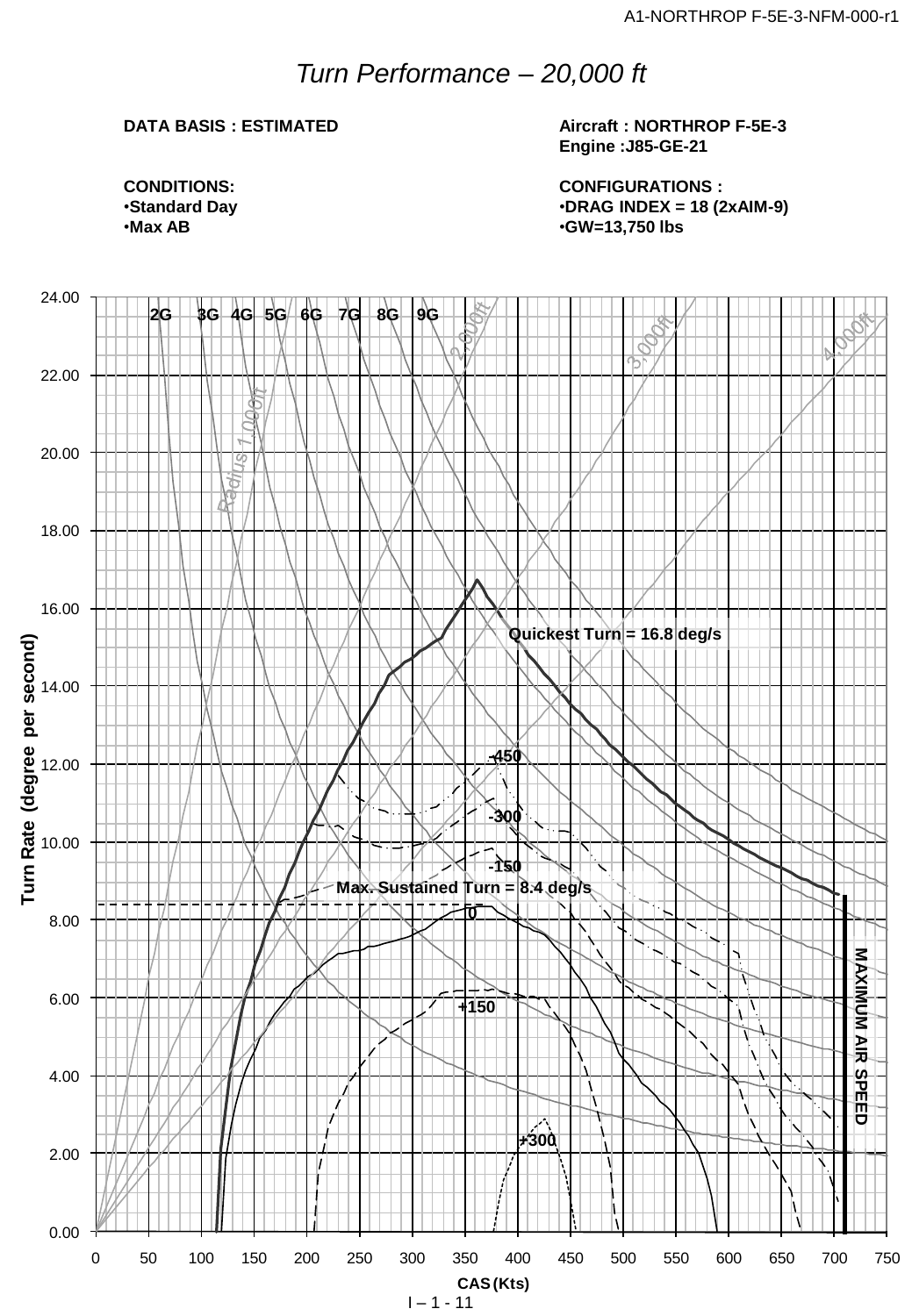## *Turn Performance – 25,000 ft*

### **DATA BASIS : ESTIMATED**

**Aircraft : NORTHROP F-5E-3 Engine :J85-GE-21**

**CONFIGURATIONS :** •**DRAG INDEX = 18 (2xAIM-9)** •**GW=13,750 lbs**

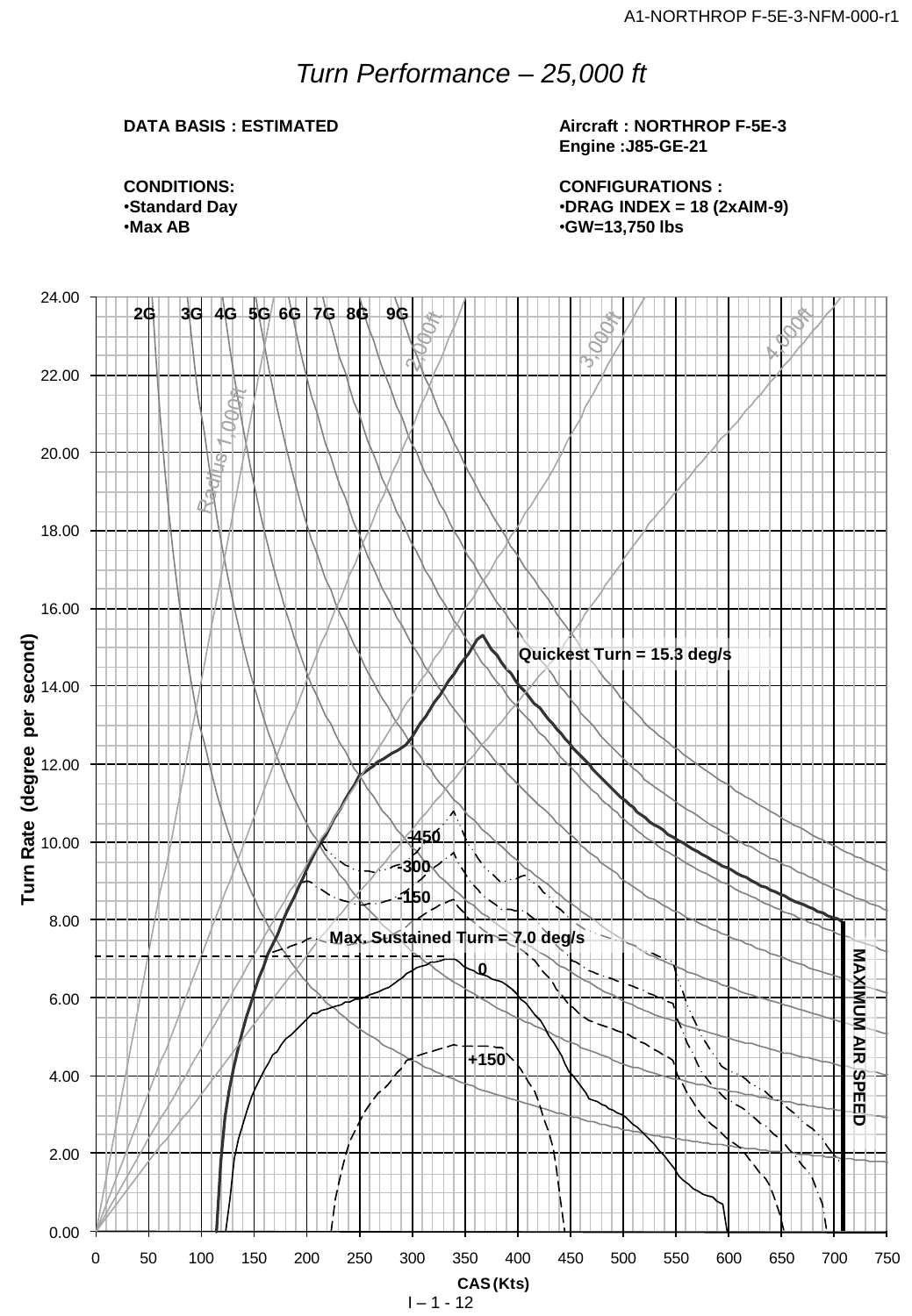## *Turn Performance – 30,000 ft*

### **DATA BASIS : ESTIMATED**

**Aircraft : NORTHROP F-5E-3 Engine :J85-GE-21**

**CONFIGURATIONS :** •**DRAG INDEX = 18 (2xAIM-9)** •**GW=13,750 lbs**

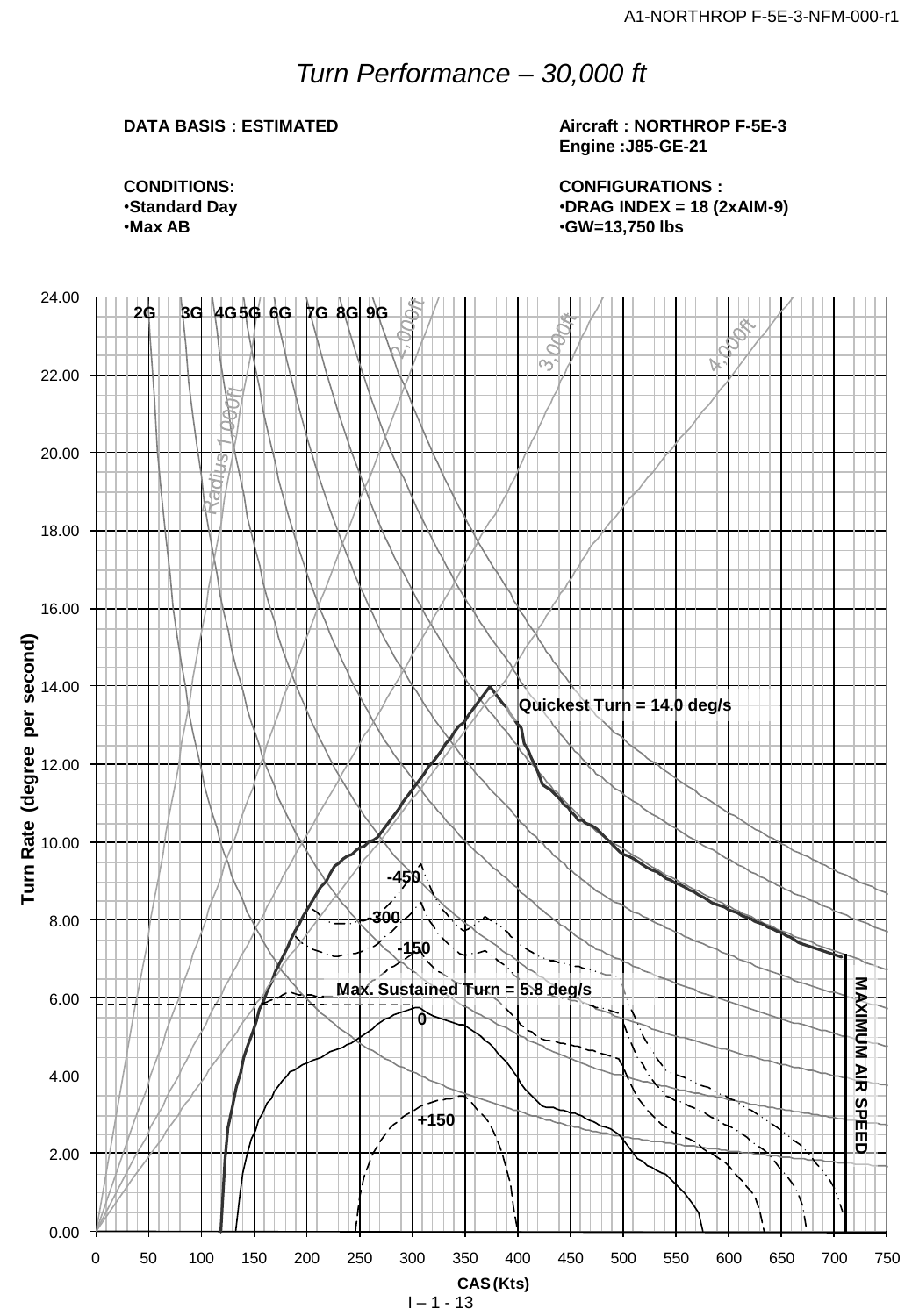## *Turn Performance – 35,000 ft*

### **DATA BASIS : ESTIMATED**

**Aircraft : NORTHROP F-5E-3 Engine :J85-GE-21**

**CONDITIONS:** •**Standard Day** •**Max AB**

**CONFIGURATIONS :** •**DRAG INDEX = 18 (2xAIM-9)** •**GW=13,750 lbs**



 $1 - 1 - 14$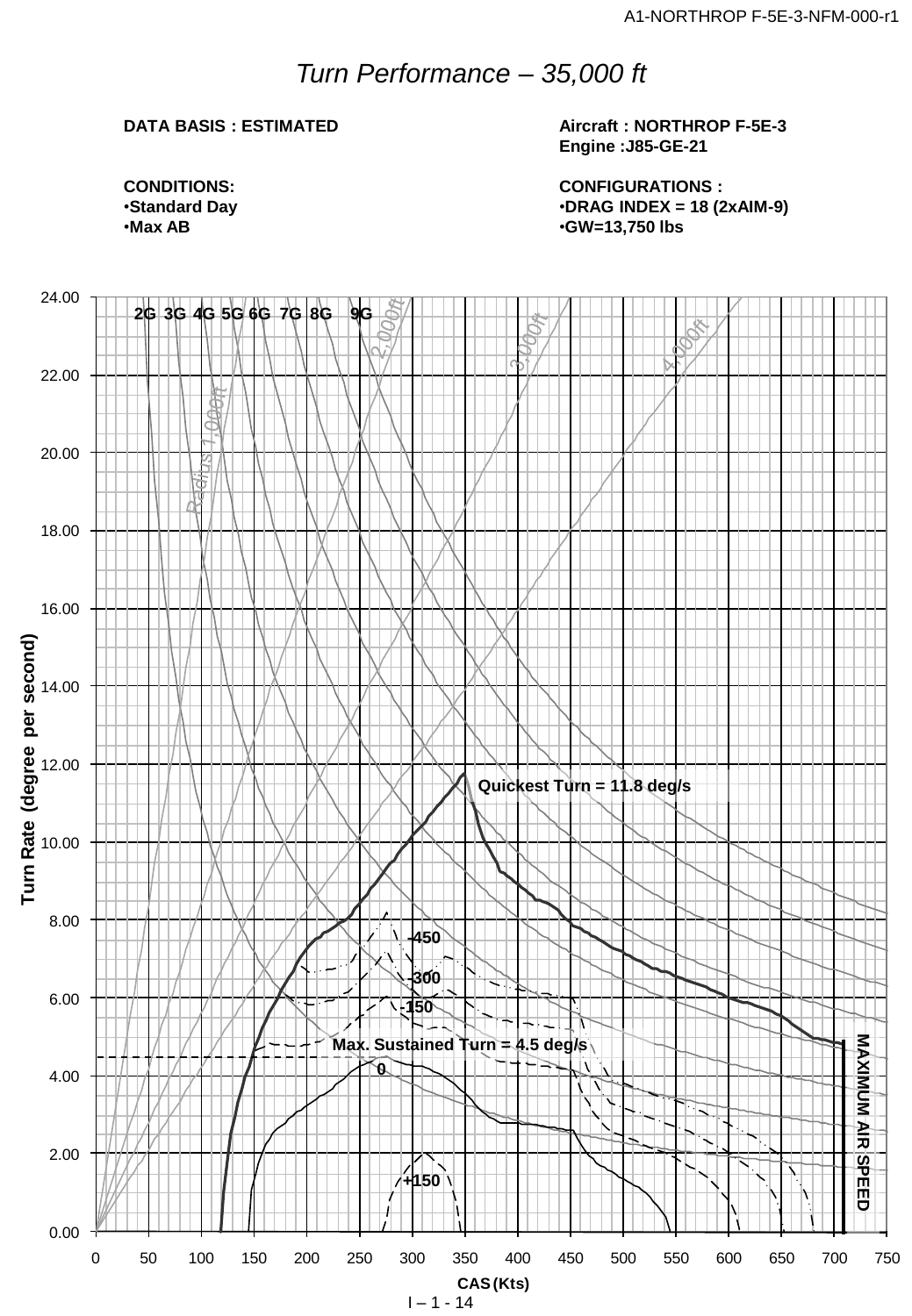# Climb Performance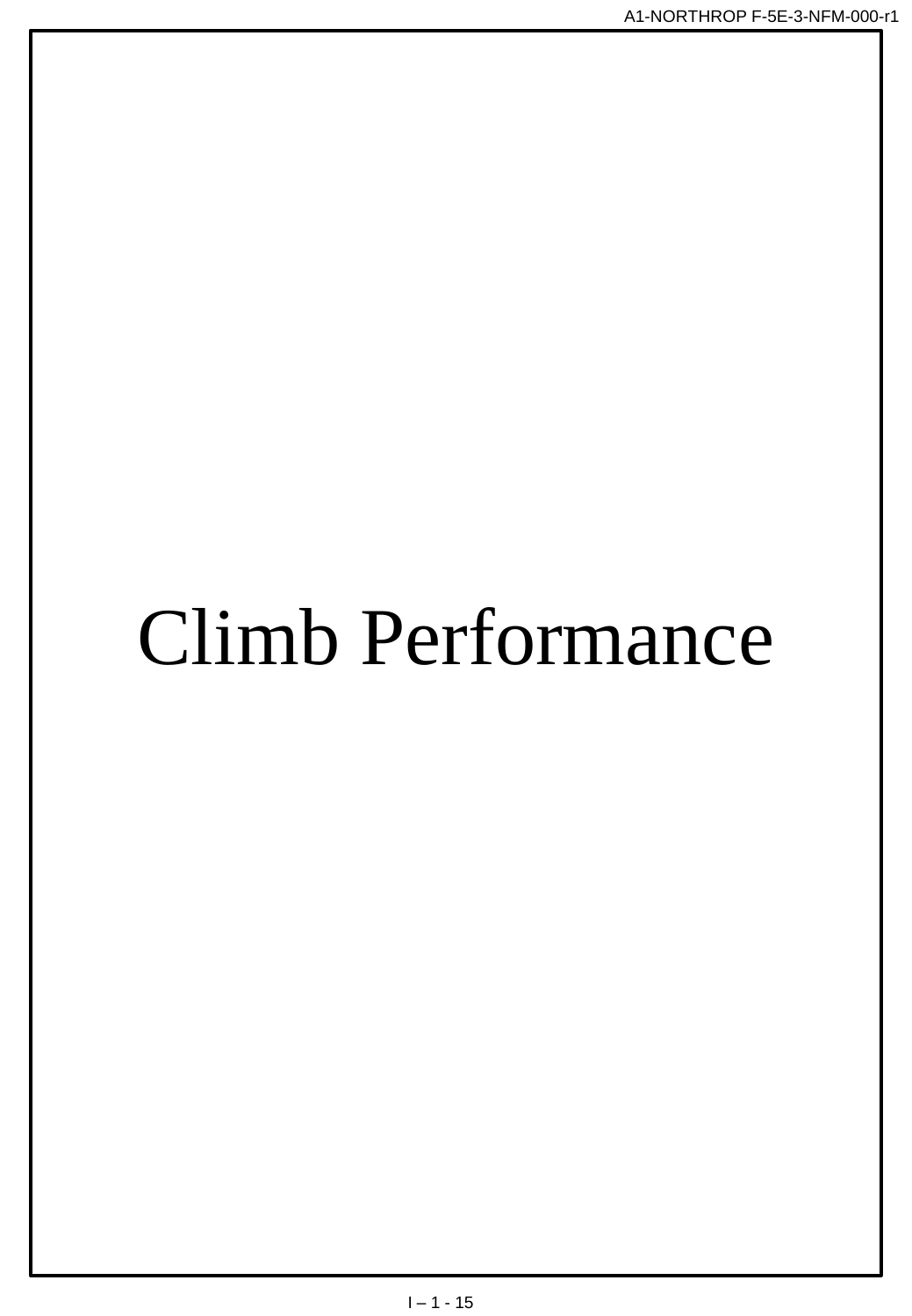#### **DATA BASIS : ESTIMATED**

**CONDITIONS:** •**Standard Day** •**Max AB**

**Aircraft : NORTHROP F-5E-3 Engine :J85-GE-21**

**CONFIGURATIONS :** •**DRAG INDEX = 18 (2xAIM-9)** •**GW=13,750 lbs**

## **Instantaneous Constant Speed Climb Rate** *Climb Rate*

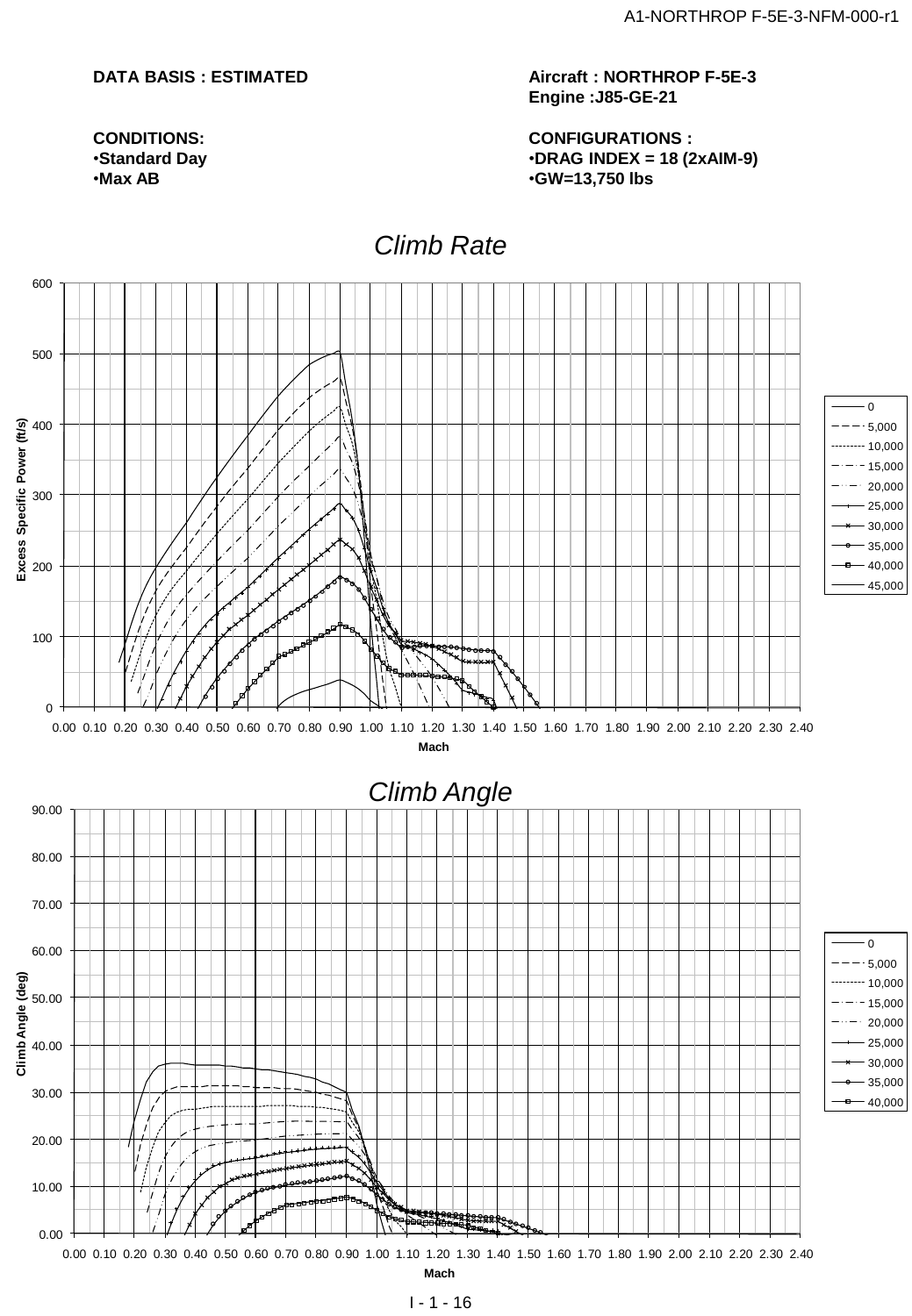#### **DATA BASIS : ESTIMATED**

**CONDITIONS:** •**Standard Day** •**MIL Power**

**Aircraft : NORTHROP F-5E-3 Engine :J85-GE-21**

**CONFIGURATIONS :** •**DRAG INDEX = 18 (2xAIM-9)** •**GW=13,750 lbs**

## **Climb Rate**

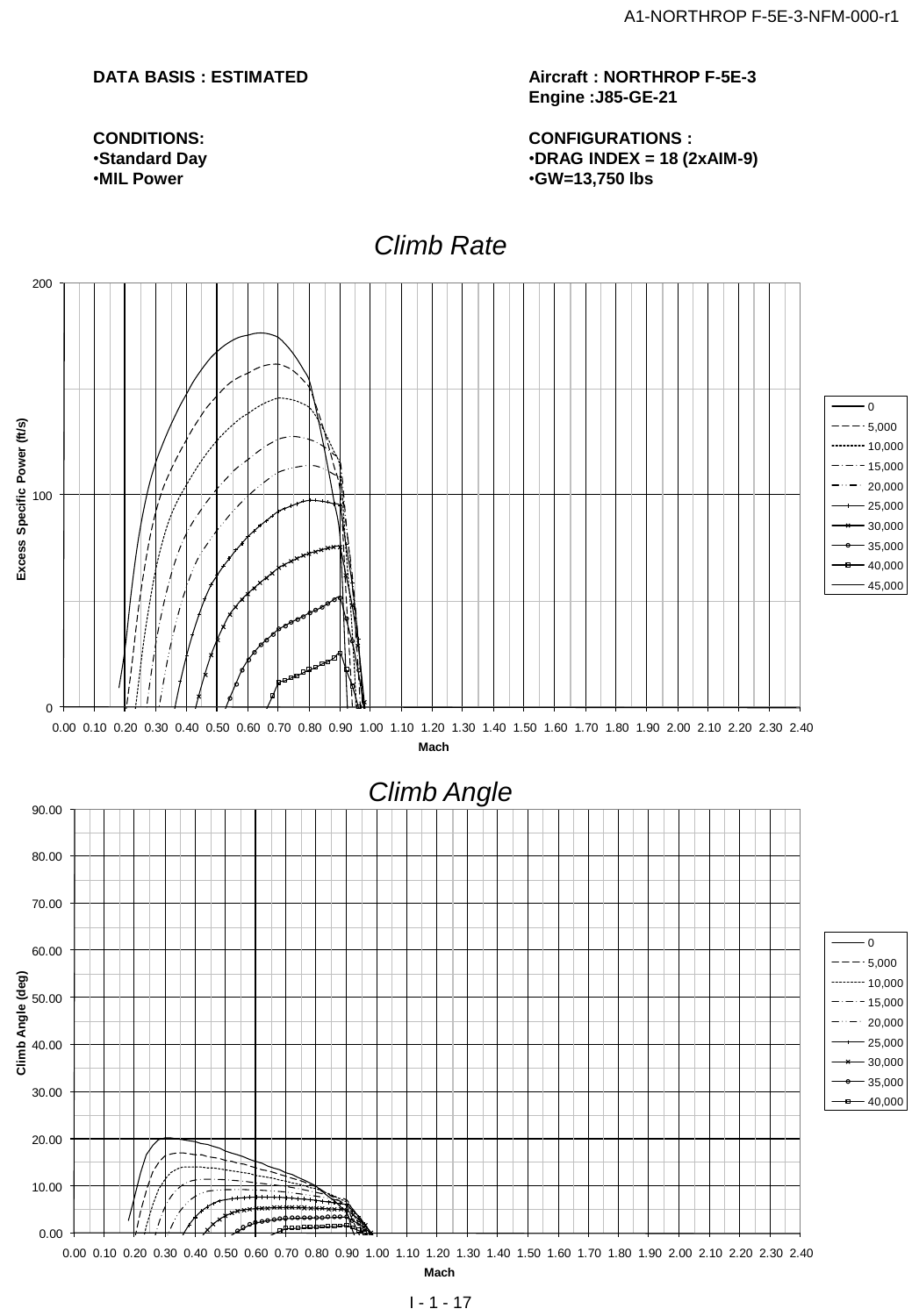## **Acceleration Performances**